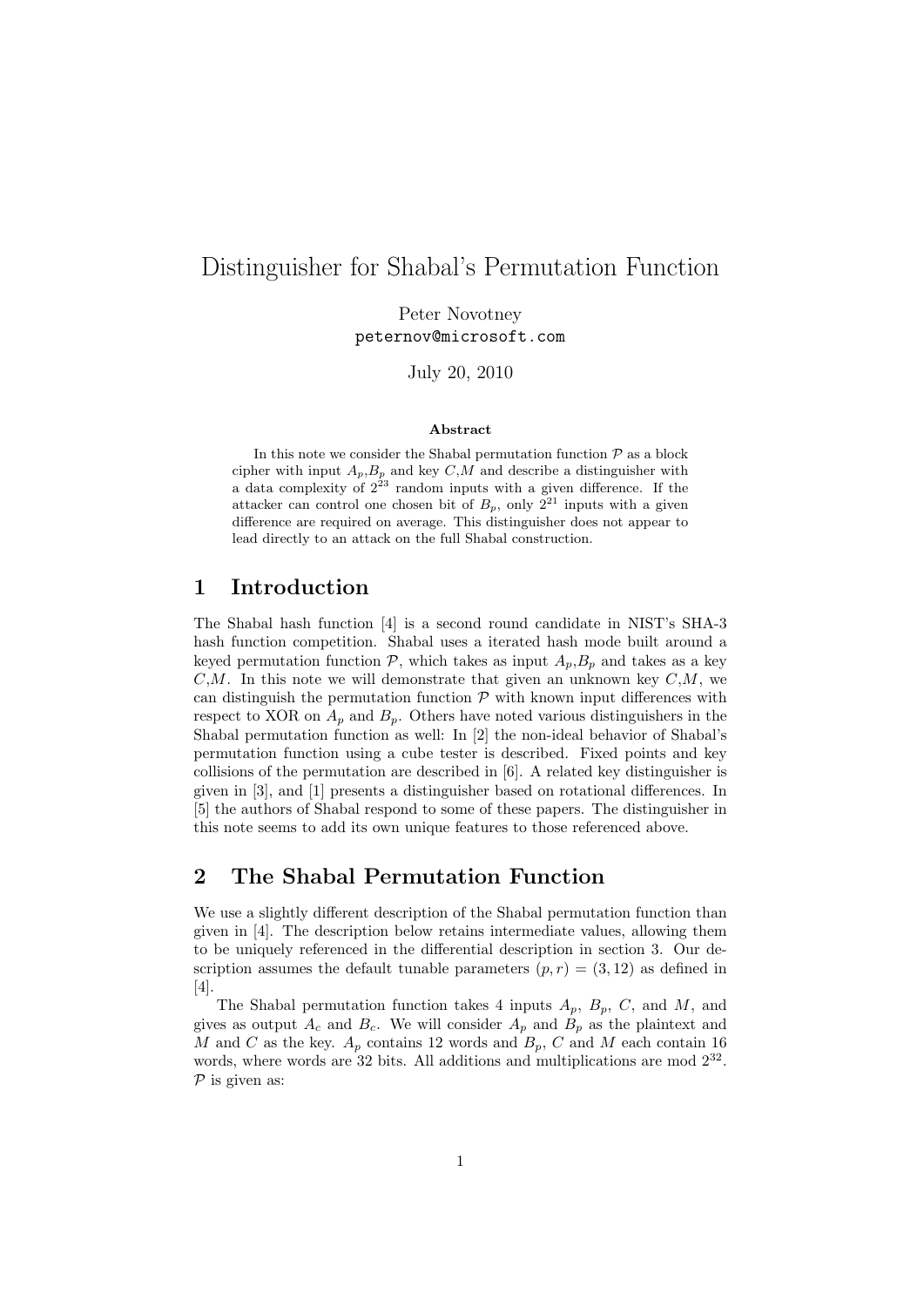First we initialize the intermediate arrays with the input values:

$$
i \to 0 \dots 11
$$
  
\n
$$
A[i] := A_p[i]
$$
  
\n
$$
i \to 0 \dots 15
$$
  
\n
$$
B[i] := B_p[i] \ll 17
$$

Main computation of the permutation:

$$
i \to 0...47
$$
  
\n
$$
a_i := 5(A[11 + i] \lll 15) \oplus A[i]
$$
  
\n
$$
k_i := 3(a_i \oplus C[8 - i \mod 16]) \oplus M[i \mod 16]
$$
  
\n
$$
b_i := B[13 + i] \oplus (B[9 + i] \wedge \overline{B[6 + i]})
$$
  
\n
$$
f_i := k_i \oplus b_i
$$
  
\n
$$
A[12 + i] := f_i
$$
  
\n
$$
B[16 + i] := \overline{f_i} \oplus (B[i] \lll 1)
$$

Perform the output whitening on A and copy result to output buffers:

$$
i \to 0...11
$$
  
\n
$$
A_c[i] := A[i + 48] + C[i + 3] + C[i + 15] + C[i + 27]
$$
  
\n
$$
i \to 0...15
$$
  
\n
$$
B_c[i] := B[i + 48]
$$

## 3 The Differential

The differential we analyze has a one bit difference in both  $A_p$  and  $B_p$  with respect to XOR and is given below:

$$
\begin{array}{rcl} \Delta A_p[10] &=& \texttt{0x80000000} \\ \Delta B_p[7] &=& \texttt{0x00002000} \end{array}
$$

These differences are chosen such that they cancel each other out multiple times with high probability and remain unaffected as possible by the multiplication mod2<sup>32</sup>, making it to round 26 of the permutation with a 1-bit difference with probability 1/8.

### 3.1 Following the Differential to Round 26

After the initial 17 bit rotations of the  $B$  values our differential is of the form

$$
\begin{array}{rcl}\n\Delta A[10] & = & 0 \times 80000000 \text{h} \\
\Delta B[7] & = & 0 \times 40000000 \text{h}\n\end{array}
$$

From here we enter the main section of the permutation function. There are 48 total rounds counting from 0, so  $i = 0...47$ . The following rounds are those that involve the words with differences in A or B: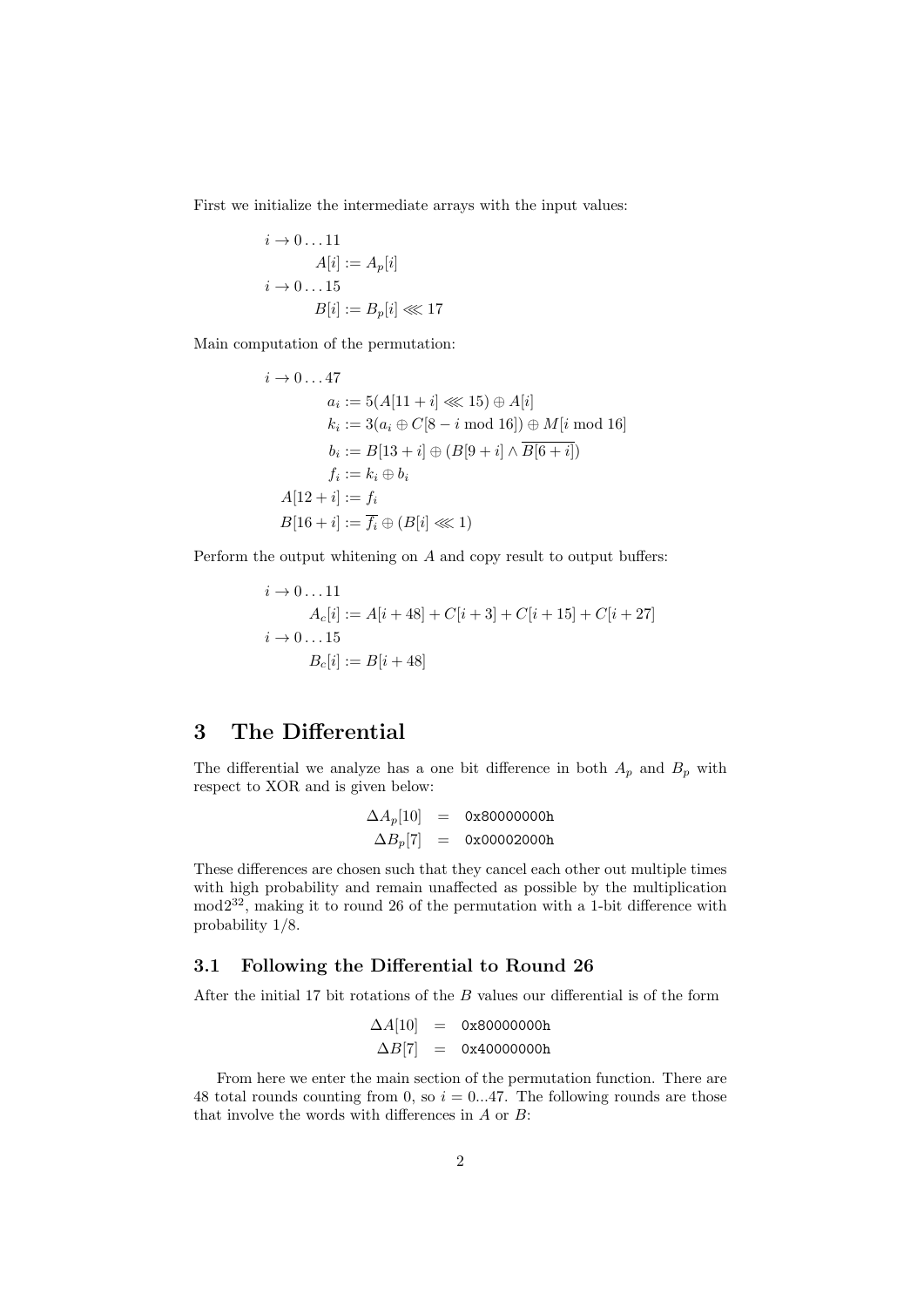- Round 1:  $b_1 = B[14] \oplus (B[10] \wedge \overline{B[7]})$ , so  $\Delta b_1 = 0$  when  $B[10] \wedge \Delta B[7] = 0$ which occurs with probability 1/2. Note that we can set one bit in  $B_p[10]$ appropriately so this condition is always met.
- Round 7:  $B[23] := \overline{f_7} \oplus (B[7] \lll 1)$  so  $\Delta B[23] = 0$ x80000000h
- Round 10: we have  $a_{10} := 5(A[9] \ll 15) \oplus A[10]$ , so  $\Delta a_{10} = 0$ x800000000h. In the  $k_{10}$  step we multiple by three, but since the difference is in the highest order bit we have  $\Delta k_{10} = 0$ x80000000h.  $b_{10} := B[23] \oplus (B[19] \wedge B[16])$ so  $\Delta b_{10}$  = 0x80000000h and therefore the difference cancels at  $f_{10}$  :=  $k_{10} \oplus b_{10}$ .
- Round 14:  $b_{14} := B[27] \oplus (B[23] \wedge \overline{B[20]})$  where  $\Delta B[23] = 0$ x80000000h, so if  $\Delta B[23]\wedge \overline{B[20]} = 0$  the difference cancels and we are left with  $\Delta b_{14} =$ 0. This occurs with probability 1/2.
- Round 17:  $b_{17} := B[30] \oplus (B[26] \wedge \overline{B[23]})$  and again  $\Delta B[23] = 0$ x800000000h so if  $B[26] \wedge \Delta B[20] = 0$  the difference cancels out and we have  $\Delta b_{17} = 0$ . This occurs with probability 1/2.
- Round 23:  $B[39] := \overline{f_{23}} \oplus (B[23] \lll 1) = 0x00000001h$ .
- Round 26:  $b_{26} := B[39] \oplus (B[35] \wedge \overline{B[32]})$  and we end up with  $\Delta A[38] =$ 0x00000001h and  $\Delta B[42] = 0x00000001h$ .

From round 0 to round 26 the overall probability of hitting this one bit difference in A[38] and B[42] is  $1/8$  (1/4 if we are free to modify one bit of  $B_p[10]$ ).

### 3.2 From Round 26

After round 26 the 1-bit differential begins to diffuse. However, due to there being only 6 rounds until the creation of the first output word  $B_c[0] := B[48]$ , the diffusion does not appear to be sufficient to remove biases in  $\Delta B[48]$ . Table 1 shows an example differential in  $\Delta B[i+16]$  progressing from round  $i = 26$  to  $i = 32$ . The bolded value shows the position of the original 1 bit differential considering the 15 bit rotation operation that occurs every round. In experimental data described below, this is the bit with the largest bias at the end of each round.

| <b>Example Differential</b> |                                       |  |  |
|-----------------------------|---------------------------------------|--|--|
| Round                       | $\Delta B[i+16]$                      |  |  |
| $i=26$                      | 0000000000000000000000000000000000001 |  |  |
| $i=27$                      | 00000000000001111000000000000000      |  |  |
| $i=28$                      | 11000000000000000000000000111001      |  |  |
| $i=29$                      | 00000010111100000110000000000001      |  |  |
| $i=30$                      | 00110000001110110000111100001000      |  |  |
| $i=31$                      | 10000011110001110110100101111010      |  |  |
| $i=32$                      | 01011100000010110100010110000000      |  |  |

Table 1: Example differential in  $\Delta B[i + 16]$  for rounds  $i = 26...32$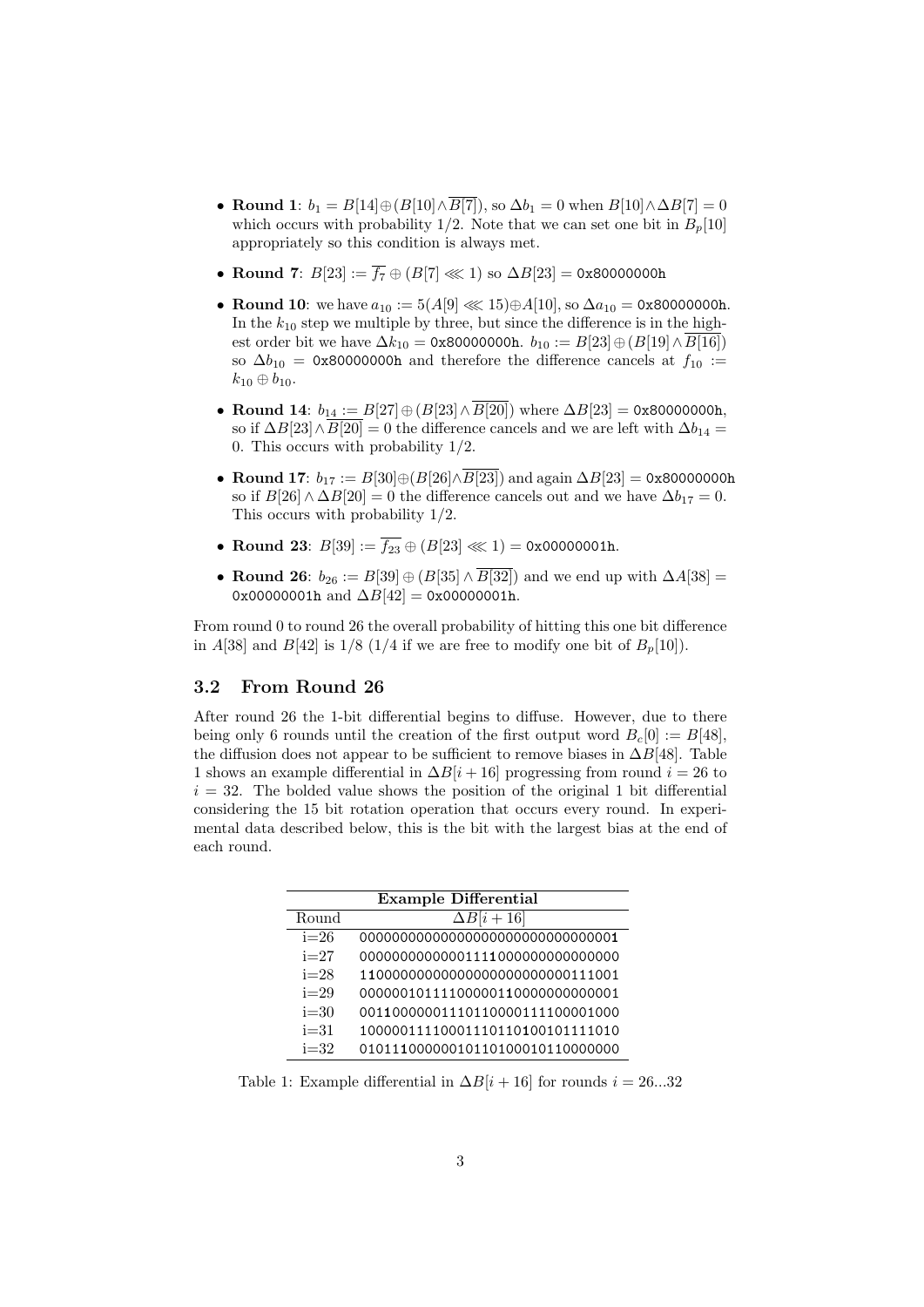We measure the biases in  $B<sub>c</sub>[0]$  experimentally by the following procedure:

- 1. For  $k = 1 \dots 2^{32}$ :
	- (a) Generate Random  $A_p, B_p, M$ , and C.
	- (b) Set  $A'_p := A_p \oplus \texttt{0x80000000h}$  $\mathrm{Set}\; B_p^{'}:=B_p\oplus$  0x00002000h
	- (c)  $A_c, B_c := \text{Shabal-} \mathcal{P}(A_p, B_p, M, C)$
	- (d)  $A_c, B_c' := \text{Shabal-} \mathcal{P}(A_p', B_p', M, C)$
	- (e) Count value of each bit in  $\Delta B_c[0]:=B_c[0]\oplus B_c'[0]$
- 2. Calculate bias of each bit in the  $2^{32}$  samples of  $\Delta B_c[0]$

With  $2^{32}$  samples we can see that some bits are significantly biased. The results for some of the bits with the greatest bias are listed in Table 2.

| Bit | Bias with Random Input | Bias after fixing $B_n[10]$ |
|-----|------------------------|-----------------------------|
| 21  | $\approx 2^{-13.9}$    | $\approx 2^{-12.9}$         |
| 22  | $\approx 2^{-13.8}$    | $\approx 2^{-12.9}$         |
| 23  | $\approx 2^{-14.7}$    | $\approx 2^{-13.5}$         |
| 24  | $\approx 2^{-14.0}$    | $\approx 2^{-13.5}$         |
| 25  | $\approx 2^{-12.9}$    | $\approx 2^{-11.9}$         |
| 26  | $\approx 2^{-11.2}$    | $\approx 2^{-10.1}$         |

Table 2: Selection of Measured Bit Biases in  $\Delta B_c[0]$ 

Given  $2^{23}$  inputs with the given difference, we expect to be able to statistically distinguish the bias of bit 26. If we can fix the  $B_n[10]$  value on the inputs we can distinguish with  $2^{21}$  inputs.

## 4 Acknowledgments

Thank you to Anne Canteaut and the Shabal Team for taking the time to confirm the existence of this distinguisher on the inner permutation of Shabal. And thank you to Niels Ferguson, for the initial conversations that lead to this paper.

## 5 Conclusion

This distinguisher shows that one can skip large amounts of the mixing in  $\mathcal P$ with a high probability given specific differences in the input. However, it does not seem possible to apply these biases to the full Shabal hash function since the IV is fixed, and multiple final iterations follow the last message block. While the difference given in this note was chosen to minimize the effects of the multiplication (mod  $2^{32}$ ) in the first 26 rounds, it seems possible that one could find other differences in  $A_p$ ,  $B_p$  giving greater biases than seen here.